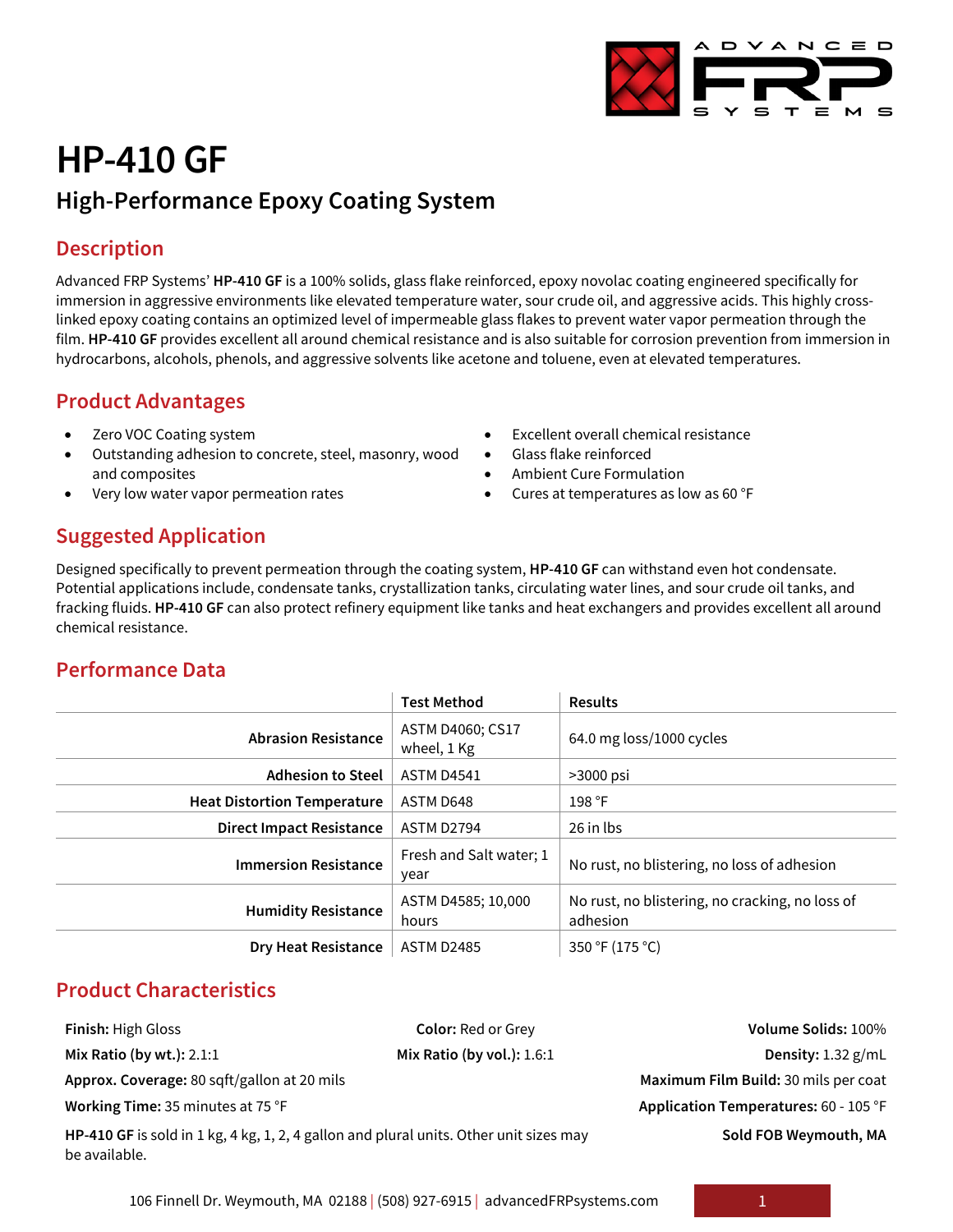

### **Cure Schedule**

| <b>Cures for Application</b>    | 50 °F (10 °C)   | 75 °F (24 °C) | 100 °F (38 °C) |
|---------------------------------|-----------------|---------------|----------------|
| Dry to Touch                    | 8 hours         | 5 hours       | 3 hours        |
| Dry Hard                        | 16 hours        | 8 hours       | 4 hours        |
| Overcoat Window                 | $6 - 168$ hours | 3 - 120 hours | 2 - 72 hours   |
| <b>Cures for Service</b>        | 50 °F (10 °C)   | 75 °F (24 °C) | 100 °F (38 °C) |
| Atmospheric                     | 16 hours        | 8 hours       | 4 hours        |
| Water Immersion                 | 24 hours        | 12 hours      | 6 hours        |
| <b>Full Chemical Resistance</b> | 96 hours        | 48 hours      | 24 hours       |

*Contact Advanced FRP Systems for elevated temperature post-cure information. Elevated temperature cures will increase chemical resistance and reduce return to service time.*

# **Application Information**

#### *All Advanced FRP Systems products should be installed by a certified applicator or with direct oversight by Advanced FRP Systems, Inc. This data sheet provides general application guidelines for HP-410 GF.*

#### *Contact Advanced FRP Systems for more information if your project has detailed coating specifications.*

Ensure air and substrate temperatures are between 60-105 °F and relative humidity is below 95%. Follow surface preparation guidelines below prior to coating.

Pour all of Part A – Hardener into Part B – Base and mix with low speed power agitator for 2-3 minutes. Using a paint stick or spatula, thoroughly scrape sides and bottom of unit. Mix with power mixer for an additional 2 minutes. Do not dilute Advanced FRP products.

**HP-410 GF** can be applied via brush, roller, conventional airless spray equipment or plural component, airless spray equipment. Consult Advanced FRP Application Guidelines for information on spraying **HP-410 GF**.

Stripe coating of all crevices, weld seems, corners and sharp angles is an essential part of good coating practices and should be done for all immersion services. Heavily pitted areas should be filled with **FRP Repair Putty** or other Advanced FRP resurfacing material prior to coating.

**HP-410 GF** should be applied at 10 – 20 mils per coat in 1 – 3 coats according to the specification for your project. Hydrocarbon immersion generally requires 15 - 25 mils DFT in two coats while distilled and deionized water requires 40 - 50 mils DFT.

After the coating system has cured, the dry film thickness should be measured by non-destructive dry film thickness gauges to verify minimum application thickness. The coating system should be free of all pinholes and holidays which can be tested through high voltage spark testing. The cured film should be essentially free of runs, sags, inclusions, and other defects. All coating deficiencies should be repaired and allowed to cure prior to return to service.

### **Surface Preparation**

**Steel (Immersion Service):** Remove all oil and grease from surface with an SSPC-SP 1 Solvent Wipe prior to blasting. Abrasive Blast to an SSPC-SP 10 Near white metal blast with a sharp angular profile of 2 – 3 mils (50 – 75 microns).

**Steel (Atmospheric Corrosion):** Remove all oil and grease from surface with an SSPC-SP 1 Solvent Wipe. Minimum surface preparation of SSPC-SP 2 Hand Tool Cleaning must be performed. For enhanced performance, an SSPC-SP 6 Commercial Blast Cleaning with an angular surface profile of 1.5+ mils should be used.

**Concrete (Immersion/Secondary Containment):** Refer to SSPC-SP 13/NACE No. 6, Section 4.3.1 or ICRI No. 310.2, CSP 1-3 for concrete preparation guidelines. Surface should be thoroughly cleaned and dry. Concrete and mortar must be cured at least 28